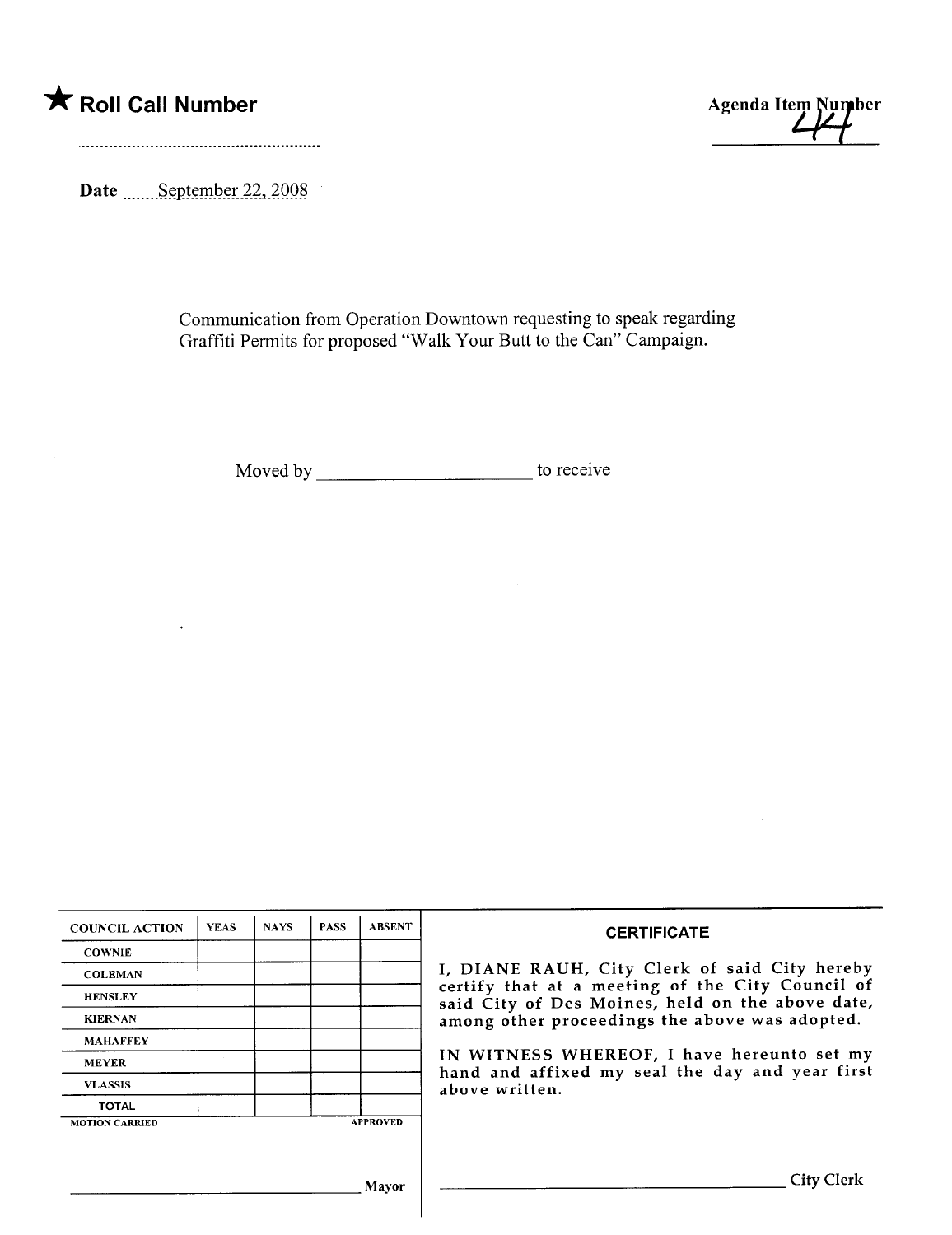September 18, 2008

Mayor Cownie and Members of the Des Moines City Council

Re: Graffiti Permits for the proposed "Walk your butt to the can" campaign.

Summary:

Operation Downtown seeks a graffti permit to allow the following words to be painted on the public sidewalks at specified locations downtown.<br>"CIGARETTE BUTTS ARE LITTER TOO PLEASE WALK YOUR "CIGARETTE BUTTS ARE LITTER TOO BUTT TO THE CAN"

Graffiti permits are generally issued to allow graffti to be applied on private property. When the graffiti is to be applied to City property (i.e. the street or sidewalk), the City must consent to the issuance of the permit as the owner of the affected property. If consent is granted, the allowed duration of the graffiti and responsibility for its eventual removal should also be considered.

Discussion:

BRUCE E. BERGMAN Graffiti is defined in the City Code as "any inscription, drawing, picture, letter, number, symbol or other written communication sprayed, painted or in some manner inscribed on street, sidewalk, building or wall surfaces not intended primarily for such use." City Code § 70-276. The graffti regulations in Chapter 70 supplement the sign regulations in the Zoning Ordinance codified in Chapter 135 of the City Code. Graffiti that qualifies as  $art^1$  on private property is exempt from the sign regulations in the Zoning Ordinance and would otherwise be unregulated. Graffiti that primarily serves to advertise a commercial product or service is subject to regulation under both the graffiti and sign regulations.

> The City regulates graffti by requiring it be used under authority of a graffiti permit, and by regulating the issuance of such permits. The criteria for issuance of a graffti permit include a requirement that the graffti be with the consent and under the direction of the owner.



LEGAL DEPARTMENT CITY HALL 400 ROBERT D. RAY DRIVE DES MOINES, IA 50309-1891 (515) 283-4130 Administration (515) 283-4564 Litigation FAX (515) 237-1643 Administration (515) 237-1748 Litigation

ALL-AMERICA CITY 1949,1976,1981 2003

#### CITY ATTORNEY

#### DEPUTY CITY ATTORNEYS

MARK GODWIN LAWRENCE R. McDOWELL KATHLEEN VANDERPOOL

#### ASSISTANT CITY ATTORNEYS

ANGELA T. ALTHOFF ROGER K. BROWN ANN M. DiDONATO DAVID A. FERREE GLENNA K. FRANK MARY A. LAUGHLIN GARY D. GOUDELOCK, Jr. MICHAEL F. KELLEY VICKY L. LONG HILL STEVEN C. LUSSIER KATHARINE J. MASSIER CAROL J. MOSER

DOUGLAS P. PHILIPH  $\frac{1}{1}$  Art is broadly defined, and reasonable people do frequently disagree on what constitutes art, A legal definition of art is beyond the scope of this communication.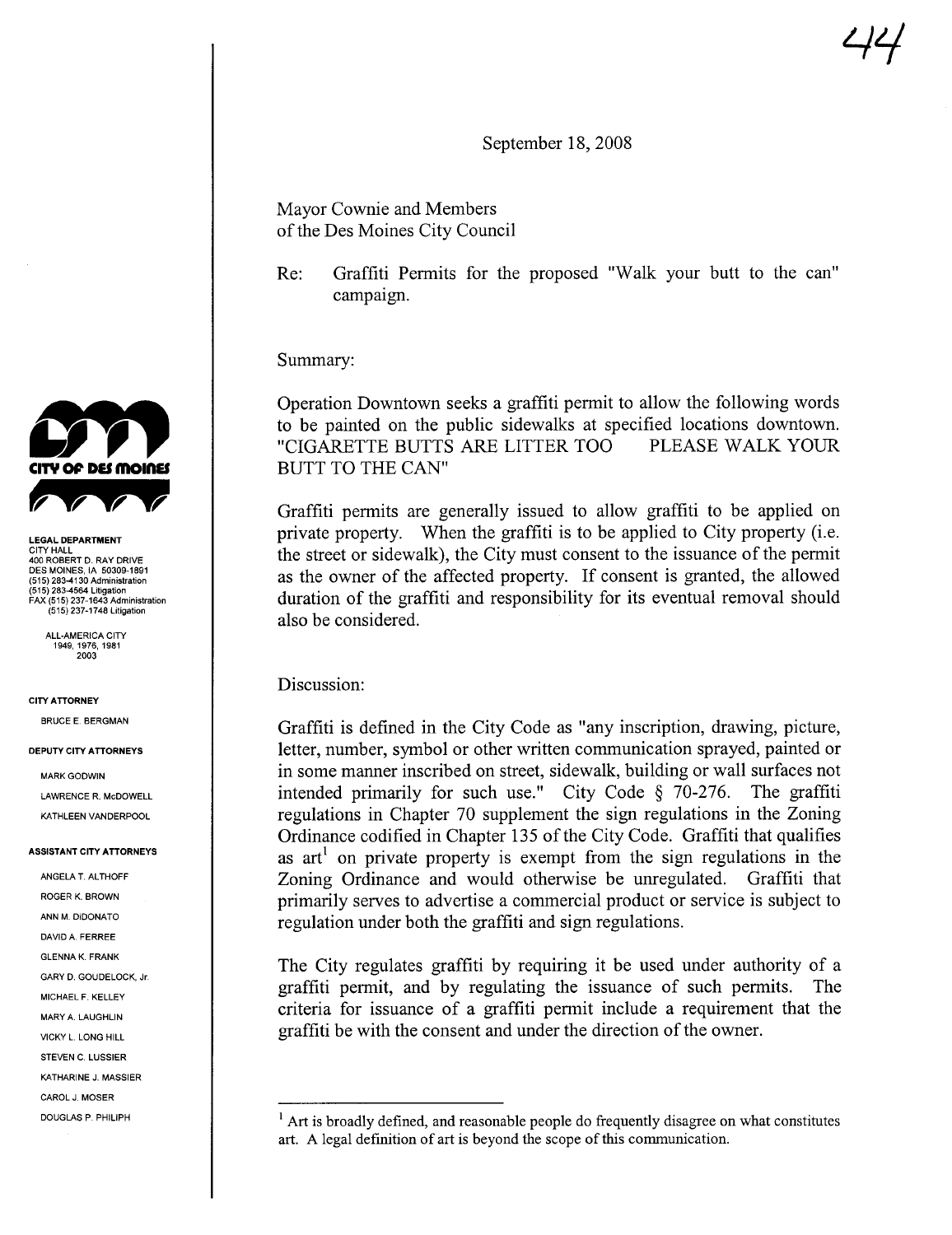### Sec. 70-277. License required.

(a) No person shall by use of any substance whatsoever, inclusive of spray paint, inscribe graffiti upon any structure, sidewalk or other property privately held without the consent and under the direction of the owner, with the owner to present to such person a license obtained from the city. No owner may permit or cause graffiti to be painted on surfaces not intended primarily for such use unless such owner obtains a license.

The City Clerk regularly issues Graffti Permits to allow markings on the public streets and sidewalks incident to Street Use Permits and Farmer's Market Permits. In those cases, the use of the public right-of-way and its duration is authorized and controlled by the other permit, and the Graffti Permit is viewed as a secondary use of the City property. The City Clerk has declined to issue a Graffiti Permit for the "Walk Your Butt to the Can" promotion because the proposed graffiti is not directly associated with an otherwise authorized use of the public sidewalks.

The placement of graffiti on the public sidewalks raises issues of aesthetics, public safety and free speech. Graffiti can be very unsightly, and even the most attractive graffiti can become unsightly with age and deterioration. An improperly painted sidewalk can also be extremely slick when wet or snow covered. Of the City allows the public sidewalks to be used for graffiti conveying private messages, the City cannot then unreasonably discriminate on the basis of the identity of the messenger or the content of the message.

It is within the authority of the City Council to approve or deny the installation of the antilittering message on the public sidewalks as proposed by Operation Downtown. To a degree, the message conveyed by the proposed graffti serves a public purpose, similar to a "No Littering" sign. Others might consider the graffiti to be offensive and unsightly.

Graffiti permits operate to approve the installation of graffiti. The permits and the associated City regulations do not address how long the graffiti may remain in place or who must remove it. That is left under the control of the property owner. When the City is the property owner, the current regulations leave those two issues unresolved. If the City Council is inclined to approve the use of the City sidewalks for this purpose, it would be appropriate to condition that approval on a requirement that Operation Downtown remove the graffti after a specified time.

Sincerely,

Roge K Beom

Roger Brown

cc: Rick Clark, City Manager Diane Rauh, City Clerk Bruce Bergman, Corporate Council Larry Hulse, Community Development Director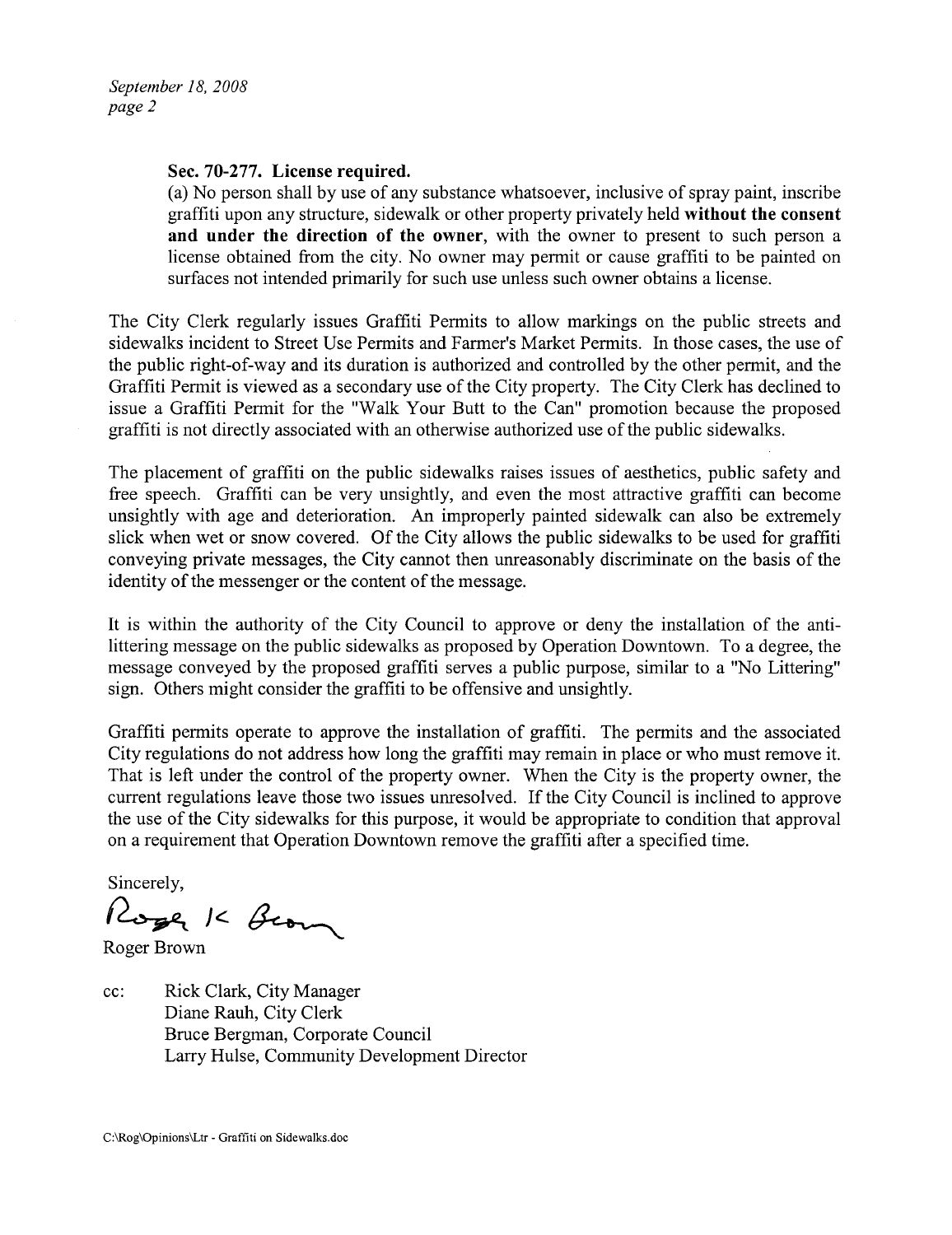## **CITY OF DES MOINES GRAFFITI APPLICATION**

FEE: \$50.00 PER EVENT

| Name ANY LEGO                                                                                                                                                                                                                       | <b>Birth Date</b>                |  |  |  |  |  |  |  |
|-------------------------------------------------------------------------------------------------------------------------------------------------------------------------------------------------------------------------------------|----------------------------------|--|--|--|--|--|--|--|
| Address 700 LDCUST ST, STE 100                                                                                                                                                                                                      | $\mathbb{Z}ip \text{Code}$ 50309 |  |  |  |  |  |  |  |
| Daytime Phone 915 286 4962                                                                                                                                                                                                          |                                  |  |  |  |  |  |  |  |
| Name of Organization OPERATION DowNTOUN                                                                                                                                                                                             |                                  |  |  |  |  |  |  |  |
| Address 700 LOCUST ST, STE 100<br>$\_$ Zip Code $\_$ SO 309                                                                                                                                                                         |                                  |  |  |  |  |  |  |  |
| Daytime Phone SIS 282 0378                                                                                                                                                                                                          |                                  |  |  |  |  |  |  |  |
| <b>Contact Persons:</b>                                                                                                                                                                                                             |                                  |  |  |  |  |  |  |  |
| Name                                                                                                                                                                                                                                | <b>Daytime Phone</b>             |  |  |  |  |  |  |  |
| Scot BLANCHARD                                                                                                                                                                                                                      | 2029615                          |  |  |  |  |  |  |  |
| Any LEGO                                                                                                                                                                                                                            | 2864962                          |  |  |  |  |  |  |  |
| Name of Event "WALK YOUR BUTT TO Dates of Event ONGOING                                                                                                                                                                             |                                  |  |  |  |  |  |  |  |
| Description, including size, of intended graffiti, with exact area and structures that will be the subject of<br>the graffiti activity SEE ATTACHED                                                                                 |                                  |  |  |  |  |  |  |  |
| $\chi$ I have attached a diagram showing design of intended graffiti.                                                                                                                                                               |                                  |  |  |  |  |  |  |  |
| Type of marking material to be used MARLING SPRAY PAINT                                                                                                                                                                             |                                  |  |  |  |  |  |  |  |
| Are you marking on the street? $\Box$ Yes $\Box$ No on the sidewalk? $\boxtimes$ Yes $\Box$ No                                                                                                                                      |                                  |  |  |  |  |  |  |  |
| Note: No person shall by use of any substance whatsoever, inclusive of spray paint, inscribe graffiti upon<br>any structure, sidewalk or other property privately held without the consent and under the direction of<br>the owner. |                                  |  |  |  |  |  |  |  |

Application must be submitted thirty (30) days prior to proposed date of engaging in graffiti activity.

|                  | $\boldsymbol{M}$ | Z M |  |
|------------------|------------------|-----|--|
| <b>Signature</b> |                  |     |  |

 $8/22/08$ Date

For City Clerk's Office Use Only:

Receipt No.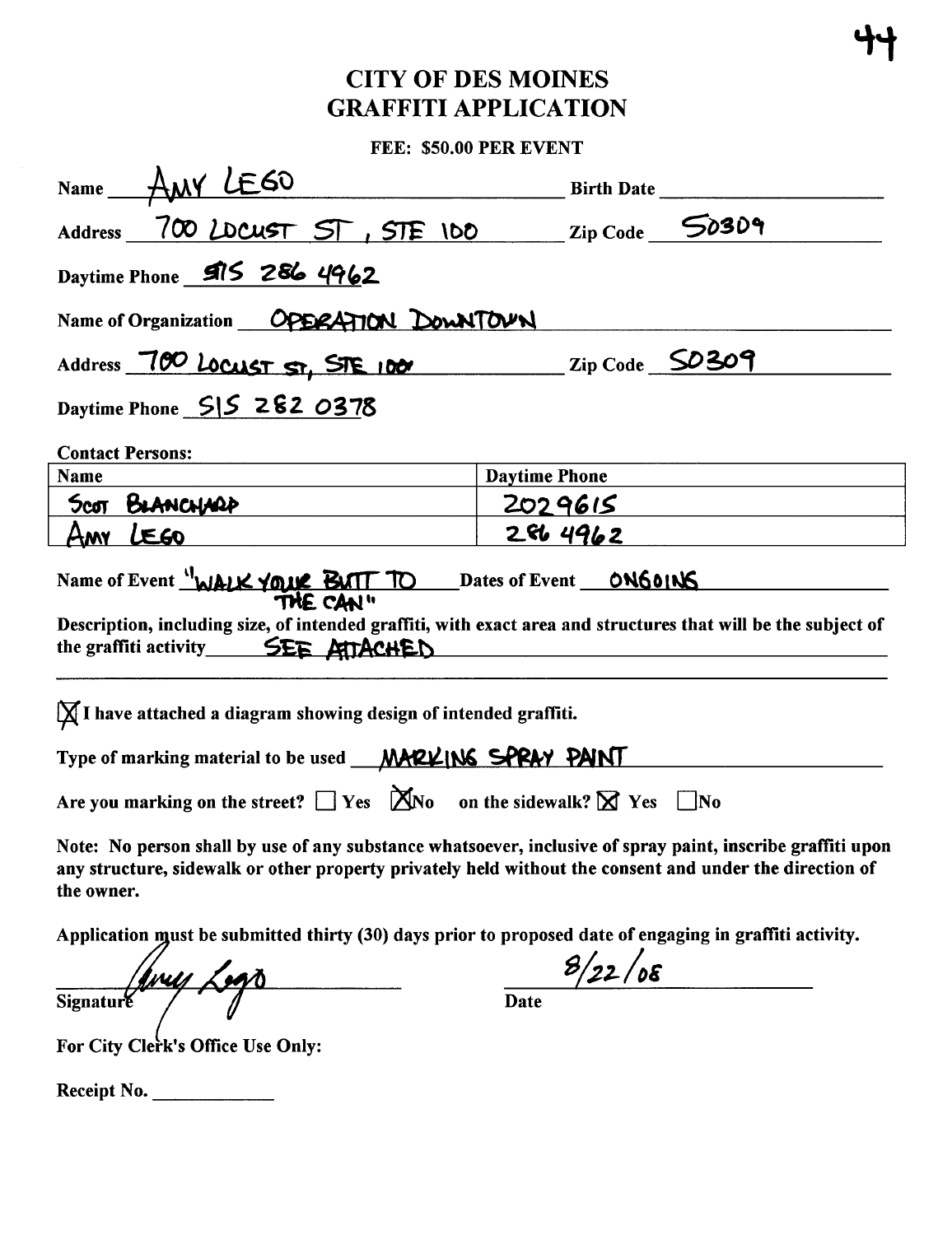## Graffiti Stencil Placement

- 1) Court Avenue Area
- 2)  $3<sup>rd</sup>$  and Court Ave SE corner
- 3) Between  $8<sup>th</sup>$  and  $9<sup>th</sup>$  on Mulberry
- 4) Between Locust and Walnut St on 9<sup>th</sup>
- 5)  $8<sup>th</sup>$  and Walnut St north side
- 6) Between  $6<sup>th</sup>$  and  $7<sup>th</sup>$  on Walnut St 3 Total
- 7)  $5<sup>th</sup>$  and Walnut St north side
- 8)  $4<sup>th</sup>$  and Walnut Green Space
- 9)  $7<sup>th</sup>$  Street south of Locust, west side of street
- $10) 10<sup>th</sup>$  and Locust south corner
- 11)  $E 5<sup>th</sup>$  between Locust and Grand west side
- 12) Brenton Skating Plaza 2 Total
- 13) High and Grand on  $7<sup>th</sup>$  2 Total
- 14)  $8<sup>th</sup>$  and Grand
- 15) 6<sup>th</sup> Avenue between Locust and Grand
- 16)  $6<sup>th</sup>$  and Grand
- 17)  $7<sup>th</sup>$  and Grand
- 18) Pleasant St and 15<sup>th</sup>
- 19)  $10^{th}$  and Chestnut 2 Total
- 20)  $8<sup>th</sup>$  and High
- 21) Between  $7<sup>th</sup>$  and  $8<sup>th</sup>$  on High

## For more information contact Operation Downtown at 286-4950